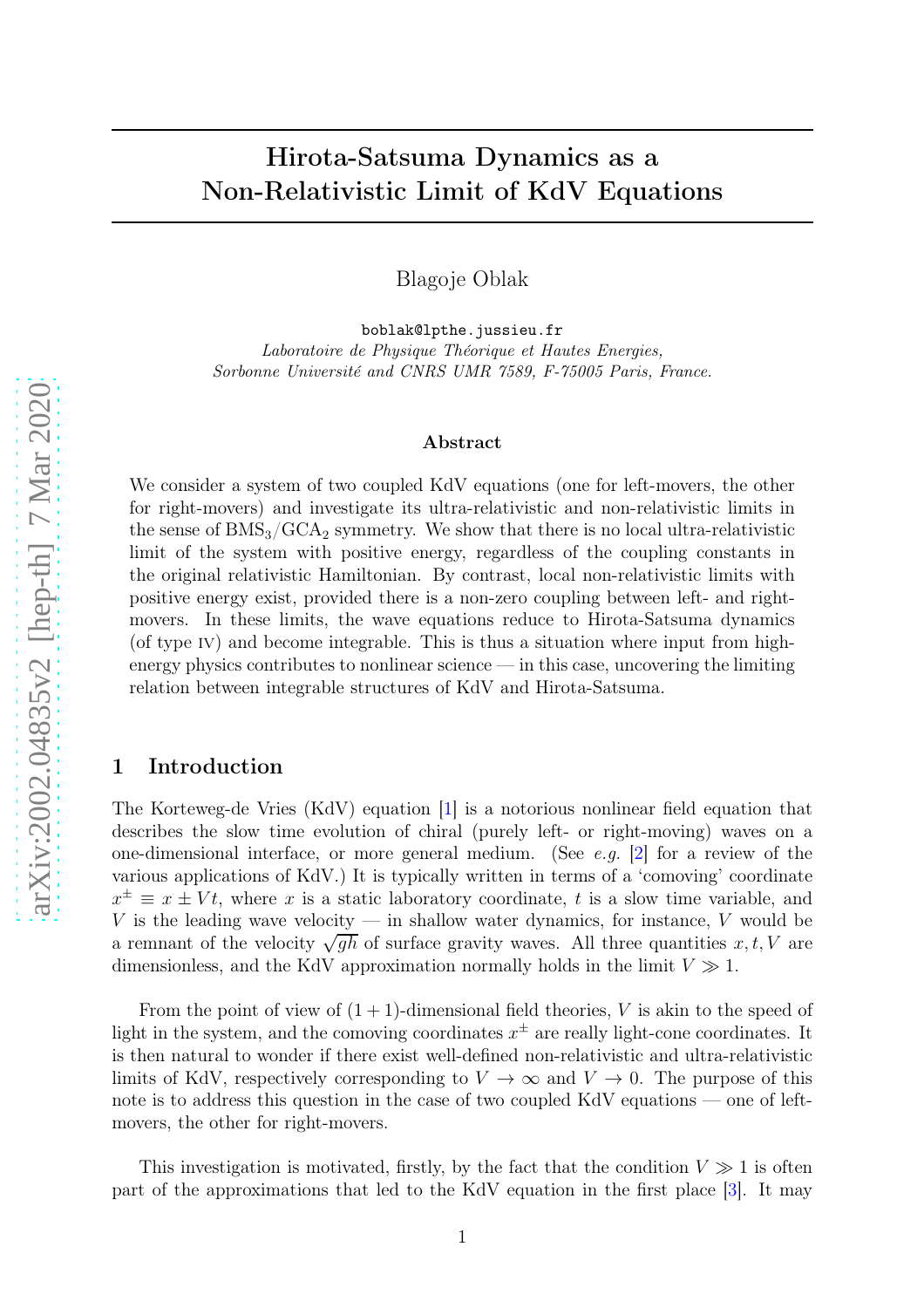therefore be of interest to find a non-relativistic limit  $(V \to \infty)$  of KdV. Secondly, a series of recent works in  $2 + 1$  gravity [\[4\]](#page-7-3) have uncovered fall-off conditions on the metric that yield KdV equations on the space-time boundary. These fall-offs typically describe gravitational systems whose metric becomes that of Anti-de Sitter (AdS) space at infinity, with a negative cosmological constant  $\Lambda \propto -V^2$ . In the ultra-relativistic limit  $V \to 0$ , the cosmological constant vanishes and space-time becomes Minkowskian, so one expects the boundary wave equation to become of Hirota-Satsuma form [\[5\]](#page-7-4), consistently with the asymptotic Bondi-Metzner-Sachs  $(BMS_3)$  symmetry  $[6–8]$  $[6–8]$ .

We will find below that the non-relativistic and ultra-relativistic limits of KdV are only sensible if one accounts for both left- and right-movers, generally with a non-zero coupling between the two. Furthermore, we will show that the ultra-relativistic limit is always non-local, regardless of the initial, relativistic, couplings (unless one allows energy to be unbounded from below, in which case there is no problem with locality). By contrast, a local non-relativistic limit will indeed exist and yield Hirota-Satsuma dynamics of type IV (in the sense of  $(9)$ ), but it will crucially require the presence of an order-one coupling between left- and right-movers. Such a coupling does not occur in the examples of KdV equations in Nature known to the author, so the limit does not appear to apply to the standard setups exhibiting KdV behaviour (unless one deliberately builds a coupled KdV system, but this is another matter).

Our arguments will rely on two key technical tools: the first is the formulation of KdV as a Lie-Poisson equation for the Virasoro group [\[10,](#page-7-8) [11\]](#page-7-9), and the analogous formulation of Hirota-Satsuma dynamics of type IV as a Lie-Poisson equation for  $BMS<sub>3</sub>$ , extending the type ix setup of [\[8\]](#page-7-6). The second is the limiting construction that relates Virasoro symmetry to either the ultra-relativistic group  $BMS<sub>3</sub>$  [\[7,](#page-7-10) [12\]](#page-8-0), or to its non-relativistic twin, the Galilean Conformal Algebra in two dimensions  $(GCA_2)$  [\[13\]](#page-8-1). As is probably well known to readers acquainted with these structures,  $\text{BMS}_3$  and  $\text{GCA}_2$  are isomorphic, so the distinction between them may seem superfluous. However, as we will show, the key difference between the definitions of ultra- and non-relativistic limits will eventually entail dramatic qualitative differences in the corresponding Lie-Poisson wave equations.

Note that this paper is by no means self-contained: it is assumed that the reader is familiar with all the relevant technical tools. Accordingly, we refer e.g. to [\[11\]](#page-7-9) for a pedagogical introduction to Lie-Poisson (or Euler-Arnold) equations, and to [\[14\]](#page-8-2) for a presentation of both the Virasoro and the  $BMS<sub>3</sub>$  groups, as well as the limits (Inönü-Wigner contractions) relating them.

This work is structured as follows. In section [2,](#page-2-0) we set the stage by introducing the coupled KdV model to be used throughout and briefly recall how it emerges as a Lie-Poisson equation associated with the Virasoro group [\[11\]](#page-7-9). Then, in section [3,](#page-3-0) we derive the analogous Lie-Poisson equation for the  $BMS<sub>3</sub>/GCA<sub>2</sub>$  group, resulting in a Hirota-Satsuma system [\[5\]](#page-7-4) generalizing the one recently rediscovered in [\[8\]](#page-7-6) in the gravitational context. The sections that follow are devoted to the limits that concern us: we treat the ultra-relativistic limit first, in section [4,](#page-4-0) and show that it fails to yield a local Hamiltonian with bounded energy. Then we turn to the non-relativistic limit in section [5,](#page-5-0) and show that it goes through provided one couples the left- and right-moving KdV fields.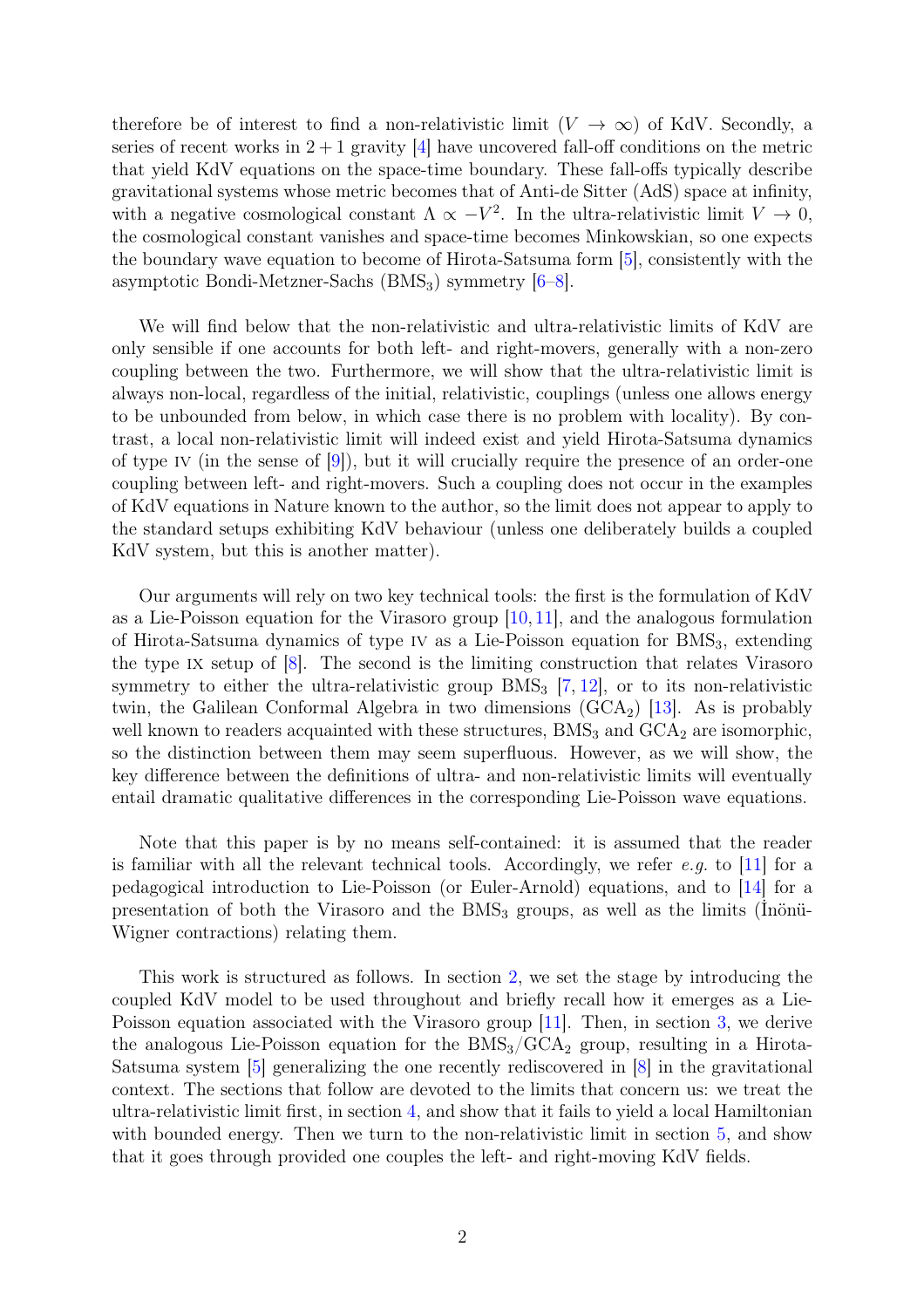### <span id="page-2-0"></span>2 Coupled KdV equations

We consider two fields  $T(x^+, t)$  and  $\overline{T}(x^-, t)$ , respectively belonging (at any time t) to the duals vir<sup>∗</sup> of two independent Virasoro algebras. Both are assumed to be 2π-periodic as functions of their spatial argument  $x^{\pm}$ . We endow the space  $\mathfrak{vir}^* \oplus \mathfrak{vir}^*$  with the standard Kirillov-Kostant Poisson structure. As a result, any quadratic Hamiltonian on that space leads to evolution equations of KdV type  $[11]$  $[11]$  $[11]$ . Specifically, we consider the Hamiltonian<sup>1</sup>

<span id="page-2-2"></span>
$$
H[T, \bar{T}] = \int_0^{2\pi} \frac{dx}{4\pi} \Big[ A T(x)^2 + \bar{A} \,\bar{T}(x)^2 + 2B \, T(x) \bar{T}(x) \Big] \tag{1}
$$

where  $A, \overline{A}, B$  are real coefficients such that

<span id="page-2-6"></span>
$$
A\overline{A} - B^2 > 0 \qquad \text{and} \qquad A + \overline{A} > 0. \tag{2}
$$

The matrix  $\begin{pmatrix} A & B \\ D & \overline{A} \end{pmatrix}$  $B\quad \bar{A}$ is the inverse of the inertia operator  $[11]$ . In practice, one can just think of  $A, \overline{A}, B$  as coupling constants; the ultra-relativistic and non-relativistic limits will be performed by forcing these constants to scale in a certain way with the speed of light V .

The equation of motion that follows from [\(1\)](#page-2-2) is obtained from the Lie-Poisson construction [\[11\]](#page-7-9), that is,

<span id="page-2-5"></span><span id="page-2-4"></span><span id="page-2-3"></span>
$$
(\dot{T}, \dot{\overline{T}}) = \mathrm{ad}^*_{2\pi\delta H/\delta(T, \overline{T})}(T, \overline{T})\tag{3}
$$

where ad<sup>∗</sup> denotes the coadjoint representation of the Lie algebra  $\mathfrak{vir} \oplus \mathfrak{vir}$ , *i.e.* the standard transformation law of quasi-primary fields with weight two under infinitesimal conformal transformations [\[15\]](#page-8-3). In just one Virasoro sector, one would have  $ad_{\epsilon}^*T =$  $-\epsilon T' - 2\epsilon' T + (c/12)\epsilon'''$ , where  $\epsilon$  is a conformal generator, c is the Virasoro central charge, and the prime denotes derivatives with respect to the (spatial) argument x or  $x^{\pm}$ . From eq.  $(3)$ , we thus find

$$
\dot{T}(x,t) = -3ATT' + A\frac{c}{12}T''' - B(\bar{T}T' + 2\bar{T}'T - \frac{c}{12}\bar{T}'''),\tag{4}
$$

$$
\dot{\bar{T}}(x,t) = -3\bar{A}\,\bar{T}\bar{T}' + \bar{A}\frac{\bar{c}}{12}\bar{T}''' - B\Big(T\bar{T}' + 2T'\bar{T} - \frac{\bar{c}}{12}T'''\Big),\tag{5}
$$

where c and  $\bar{c}$  are respectively the left- and right-moving central charges. In typical situations, one considers  $A, \overline{A} > 0$  but  $B = 0$ , which results in two decoupled, integrable KdV equations — one for left-movers, the other for right-movers. Conversely,  $B \neq 0$  means there is a coupling between left- and right-movers, whereby the system  $(4)-(5)$  $(4)-(5)$  becomes non-integrable and of Hirota-Satsuma type v [\[9\]](#page-7-7).

Our goal is to take suitable (ultra- and non-relativistic) limits of the Hamiltonian [\(1\)](#page-2-2) and eqs. [\(4\)](#page-2-4)-[\(5\)](#page-2-5), and see if there exists a scaling of  $A, \overline{A}, B$  giving rise to finite limiting Hamiltonians that are local and bounded from below. From now on, we say that a limiting Hamiltonian is consistent if it satisfies these criteria (finiteness, locality and positivity). As we shall see, there is no consistent limiting Hamiltonian in the ultra-relativistic case, but there is one in the non-relativistic case provided  $A$ ,  $A$  and  $B$  are all positive, non-zero and of the same order.

<span id="page-2-1"></span><sup>&</sup>lt;sup>1</sup>Note that [\(1\)](#page-2-2) is local in space even though T and  $\overline{T}$  respectively depend on two different light-cone coordinates  $x^+$  and  $x^-$ . This suggests that the action functional is bound to be non-local, but this can be circumvented by enforcing  $(V\partial_x - \partial_t)T = 0$  and  $(V\partial_x + \partial_t)\overline{T} = 0$  through Lagrange multipliers.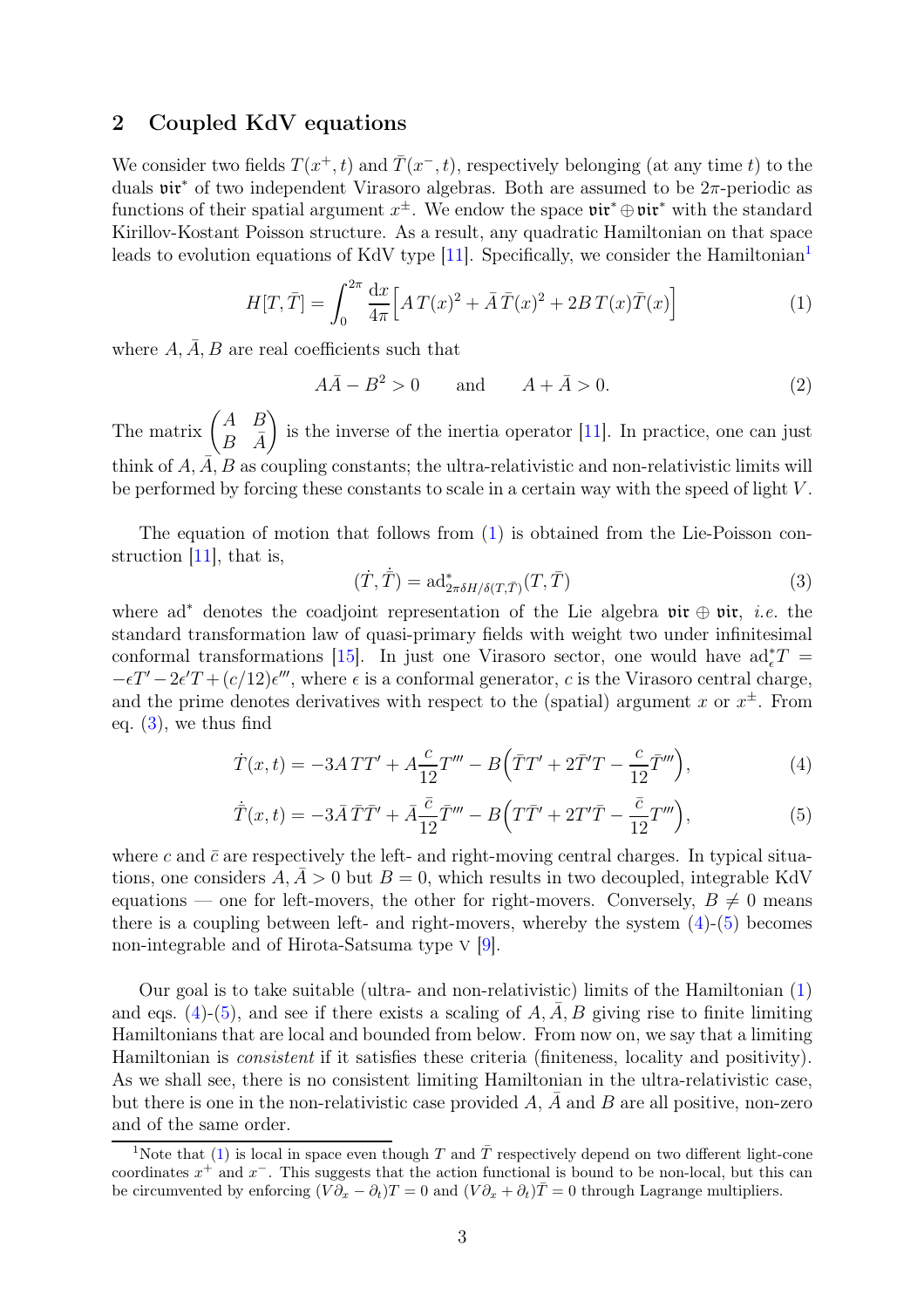#### <span id="page-3-0"></span>3 Hirota-Satsuma dynamics as a Lie-Poisson system

Before we turn to the ultra- and non-relativistic limits of the coupled KdV Hamiltonian [\(1\)](#page-2-2), we briefly explain how Hirota-Satsuma dynamics of type iv emerges from the  $BMS<sub>3</sub>$  group [\[7\]](#page-7-10). For a review of, and a general introduction to, the  $BMS<sub>3</sub>$  group, see e.g. [\[14,](#page-8-2) chap. 9]. Its non-relativistic twin, the Galilean Conformal Group in two dimen-sions, was introduced in [\[13\]](#page-8-1). (In practice one generally focusses on its Lie algebra,  $\mathfrak{gca}_2$ .) The two group structures are isomorphic, despite key interpretational differences that will be highlighted in due time.

The BMS<sup>3</sup> group is spanned by so-called 'superrotations' and 'supertranslations', analogously to the Euclidean and Poincaré groups that consist of (pseudo)rotations and translations. Abstractly, it is a semi-direct product of the form  $\text{BMS}_3 = \text{Diff } S^1 \ltimes \text{Vect } S^1$ (up to central extensions), where  $\text{Diff } S^1$  is the diffeomorphism group of the circle and Vect  $S<sup>1</sup>$  is the space of vector fields on the circle, seen here as an Abelian subgroup. The dual of the  $\mathfrak{bms}_3$  algebra thus consists of pairs  $(j, p)$ , where both  $j(x)$  and  $p(x)$  are quasiprimary fields with weight two under  $\text{Diff } S^1$ . As a result, the coadjoint representation of  $\mathfrak{bms}_3$  takes the form [\[16\]](#page-8-4)

<span id="page-3-2"></span>
$$
\mathrm{ad}^*_{(\epsilon,\alpha)}(j,p) = \left(-\epsilon j' - 2\epsilon' j + \frac{c_1}{12}\epsilon''' - \alpha p' - 2\alpha' p + \frac{c_2}{12}\alpha''', -\epsilon p' - 2\epsilon' p + \frac{c_2}{12}\epsilon'''\right),\tag{6}
$$

where  $\epsilon$  and  $\alpha$  are respectively infinitesimal superrotations and supertranslations, while  $c_1$  and  $c_2$  are the two BMS<sub>3</sub> central charges. In parity-preserving  $2 + 1$  gravity, one has  $c_1 = 0$  and  $c_2 \neq 0$  [\[12\]](#page-8-0), but parity-breaking theories generally make  $c_1$  non-zero as well [\[17\]](#page-8-5).

In the ultra-relativistic context, the field  $p(x)$  is interpreted as an energy density while  $j(x)$  is a density of angular momentum [\[18\]](#page-8-6). Their roles are interchanged in nonrelativistic systems, where  $p(x)$  instead becomes a momentum density, while  $j(x)$  is the energy density [\[13\]](#page-8-1). This switch is at the root of the qualitative difference in Lie-Poisson dynamics that we will exhibit below.

As alluded to around eq. [\(3\)](#page-2-3), Lie-Poisson equations are determined by the coadjoint representation of a Lie algebra, and a choice of inertia operator determining a quadratic Hamiltonian. In the present case, we choose the Hamiltonian to take the form

<span id="page-3-1"></span>
$$
H = \int_0^{2\pi} \frac{dx}{4\pi} \Big[ C p^2 + 2Djp + Ej^2 \Big].
$$
 (7)

where  $C, D, E$  are real constants such that

<span id="page-3-5"></span><span id="page-3-4"></span><span id="page-3-3"></span>
$$
CE - D^2 > 0 \qquad \text{and} \qquad C + E > 0,
$$
\n<sup>(8)</sup>

ensuring that the Hamiltonian [\(7\)](#page-3-1) is bounded from below. As a result, using [\(6\)](#page-3-2), the Lie-Poisson wave equation  $(j, p) = ad^*_{2\pi\delta H/\delta(j, p)}(j, p)$  is given by

$$
\dot{j} = -3Ejj' - 3D(j'p + jp') - 3Cpp' + \frac{Dc_1 + Cc_2}{12}p''' + \frac{Ec_1 + Dc_2}{12}j''',\tag{9}
$$

$$
\dot{p} = -3Dpp' - Ejp' - 2Ej'p + \frac{Dc_2}{12}p''' + \frac{Ec_2}{12}j'''.
$$
\n(10)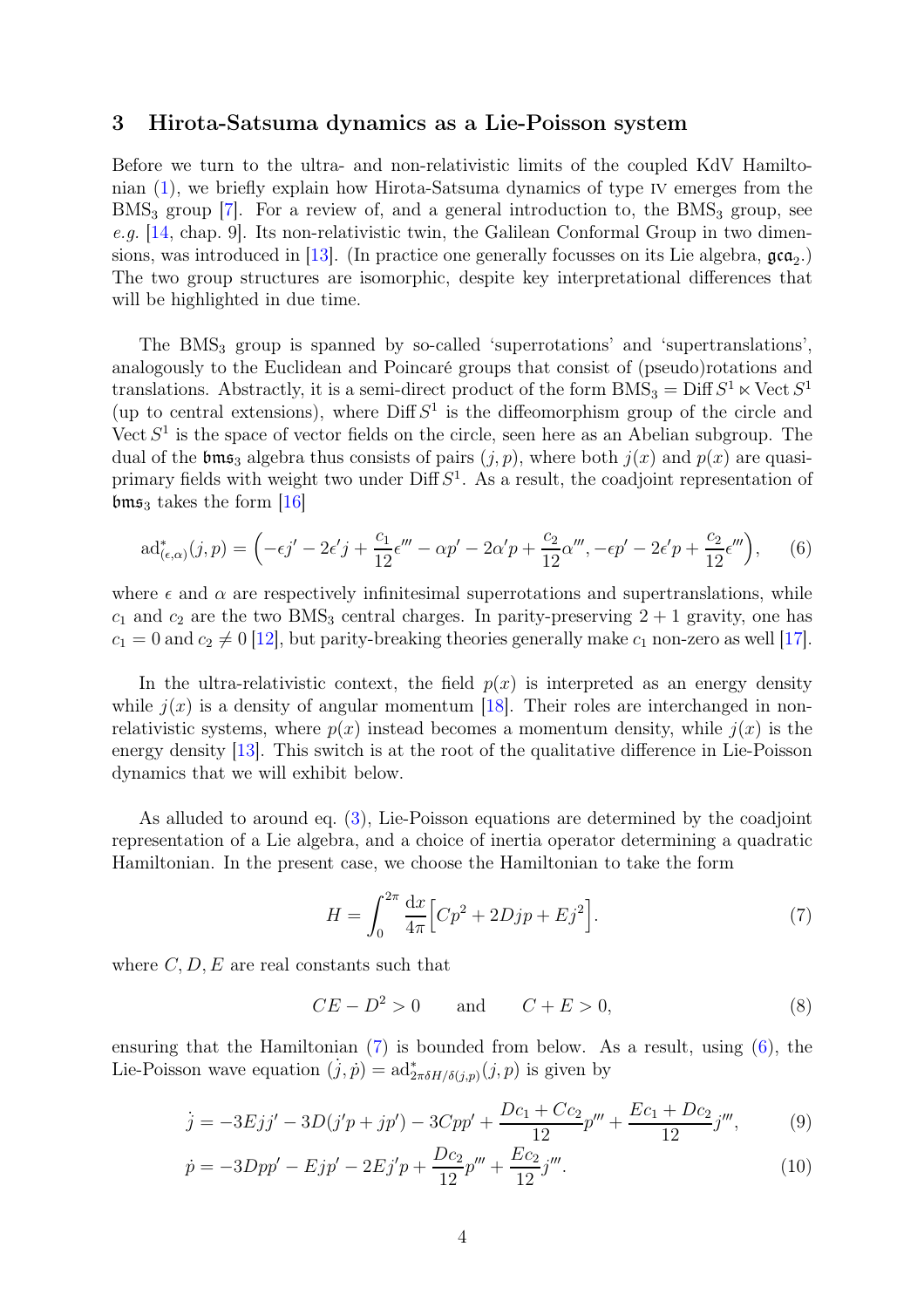This system coincides with the integrable type IV Hirota-Satsuma equations  $[5, 9]$  $[5, 9]$ . Its special case  $E = 0$ , also integrable, is of type IX [\[9\]](#page-7-7) and was derived in [\[8\]](#page-7-6) as a boundary description of three-dimensional Chern-Simons theory with a Poincaré gauge group (or, equivalently, asymptotically flat  $2 + 1$  gravity). Note that integrability would be spoiled if there were a term  $jj'$  in eq. [\(10\)](#page-3-3), as the system would then become of type  $V$  [\[9\]](#page-7-7) and would actually be a mere rewriting of the non-integrable coupled KdV system  $(4)-(5)$  $(4)-(5)$ . The absence of  $jj'$  in [\(10\)](#page-3-3) is a consequence of the lack of j in the second entry of the coadjoint representation [\(6\)](#page-3-2), which in turn follows from the Abelian nature of supertranslations. Thus, in this respect, commutativity ensures integrability.

As we now show, both the ultra-relativistic and non-relativistic limits of the coupled KdV Hamiltonian [\(1\)](#page-2-2) lead to equations of motion of Hirota-Satsuma form [\(9\)](#page-3-4)-[\(10\)](#page-3-3), except that energy is generally unbounded from below in the ultra-relativistic case.

### <span id="page-4-0"></span>4 The ultra-relativistic limit is pathological

It was shown in [\[19\]](#page-8-7) that the ultra-relativistic limit of the Kirillov-Kostant Poisson structure on  $\mathfrak{vir}^* \oplus \mathfrak{vir}^*$  is the analogous structure on the dual of  $\mathfrak{bms}_3$ . Thus, if the Hamiltonian [\(1\)](#page-2-2) has a well-defined ultra-relativistic limit, then the resulting evolution equations must be be the Lie-Poisson equation of  $BMS<sub>3</sub>$  [\[8\]](#page-7-6), which coincides with the Hirota-Satsuma equation of type iv. We now show that this limit exists, but is pathological in that one must accept to have either a non-local Hamiltonian, or one that is unbounded from below.

In terms of light-cone coordinates  $x^{\pm} = x \pm Vt$ , the ultra-relativistic limit occurs when V  $\rightarrow$  0. In 2 + 1 gravity, V is related to the cosmological constant  $\Lambda$  as  $V = \sqrt{-\Lambda} \equiv 1/\ell$ , so the ultra-relativistic limit also corresponds to the well-studied 'flat limit' that relates  $AdS<sub>3</sub>$  gravity to its Minkowskian analogue [\[20\]](#page-8-8). Following the latter reference, the ultrarelativistic limit of a CFT stress tensor is obtained by defining

<span id="page-4-1"></span>
$$
T(x) = \frac{1}{2} \left[ j(x) + \frac{p(x)}{V} \right], \qquad \bar{T}(x) = \frac{1}{2} \left[ -j(-x) + \frac{p(-x)}{V} \right] \tag{11}
$$

and letting  $V \to 0$ . The fields  $p(x)$  and  $j(x)$ , defined with these scalings, play an important role for BMS<sub>3</sub> symmetry, as they respectively generate supertranslations and superrotations  $[14, 16]$  $[14, 16]$ . In the present context, however, one can simply think of  $(11)$  as a field redefinition. The redefinition is non-local, by construction, but this turns out to be unavoidable in the ultra-relativistic regime [\[20\]](#page-8-8).

Plugging [\(11\)](#page-4-1) into the Hamiltonian [\(1\)](#page-2-2), we see that the term  $BT\bar{T}$  contains non-local products  $j(x)p(-x)$ . There is no change of variables that removes this non-locality while also preserving the definition  $(11)$ . Thus, if we require that the limiting Hamiltonian be local in terms of the  $(j, p)$  fields as defined in  $(11)$ , we are forced to set

<span id="page-4-2"></span>
$$
B = 0.\t(12)
$$

As a result, the Hamiltonian boils down to the following local expression (all fields being evaluated at the same point  $x$ :

$$
H = \int_0^{2\pi} \frac{\mathrm{d}x}{16\pi} \Big[ (A + \bar{A}) \frac{p^2}{V^2} + 2(A - \bar{A}) \frac{jp}{V} + (A + \bar{A}) j^2 \Big].
$$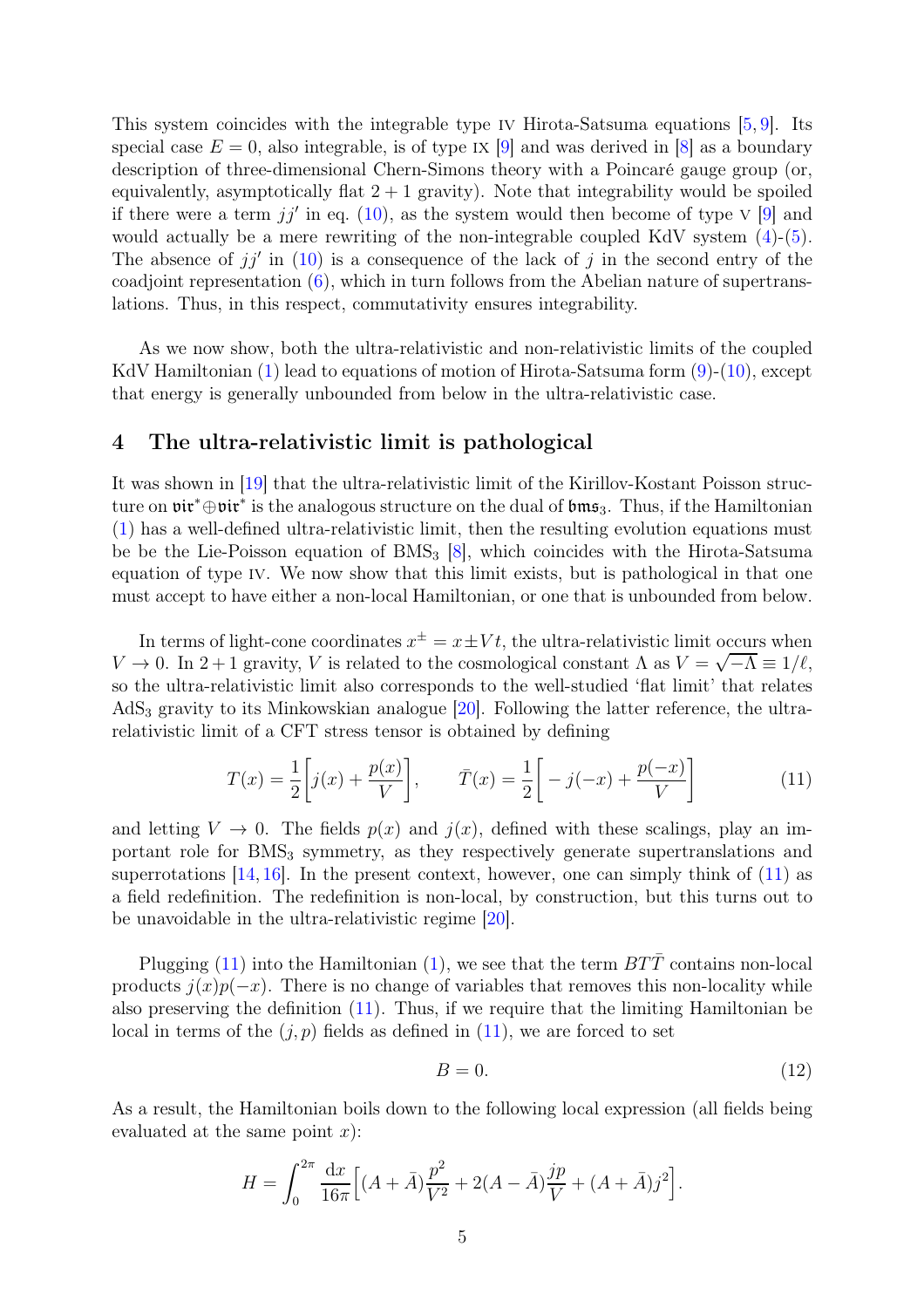We now require all terms in this Hamiltonian to be finite in the limit  $V \to 0$ . This imposes the scalings

<span id="page-5-1"></span>
$$
A + \bar{A} \sim CV^2, \qquad A - \bar{A} \sim DV \tag{13}
$$

in the small V limit, where  $C, D$  are finite (V-independent) constants. In the limit, the term  $CV^2$  is negligible compared to  $DV$ , so eq. [\(13\)](#page-5-1) says that  $A, \overline{A} = \mathcal{O}(V)$  with

<span id="page-5-2"></span>
$$
A \sim -\bar{A} + \mathcal{O}(V^2). \tag{14}
$$

This, in turn, implies that either A or  $\bar{A}$  is negative in the limit (but not both), which, given  $B = 0$ , contradicts our basic assumption [\(2\)](#page-2-6).

Conclusion: there exists no consistent ultra-relativistic limit of two coupled KdV equations. The root of this negative result is the (standard [\[20\]](#page-8-8)) non-locality of the field redefinition [\(11\)](#page-4-1). Note that, by relaxing one of our assumptions on consistency, one can in fact obtain a Hirota-Satsuma Hamiltonian, albeit a mildly pathological one. Indeed, if we do *not* require energy to be positive, then eq.  $(14)$  is perfectly acceptable; the equation of motion obtained by taking the  $V \rightarrow 0$  limit of eqs. [\(4\)](#page-2-4)-[\(5\)](#page-2-5) coincide with eqs. [\(9\)](#page-3-4)-[\(10\)](#page-3-3) with  $E = 0$  and the BMS<sub>3</sub> central charges

<span id="page-5-4"></span>
$$
c_1 = \lim_{V \to 0} (c - \bar{c}), \qquad c_2 = \lim_{V \to 0} V(c + \bar{c}). \tag{15}
$$

In that sense, the BMS<sub>3</sub> Lie-Poisson equation found in [\[8\]](#page-7-6) (which has  $E = 0$ ) can be recovered by suitably scaling the KdV inertia operator, the price being that the Hamiltonian is no longer positive-definite. In fact, we now know that there exists no 'flat limit', whatsoever, of KdV dynamics in  $AdS_3$  [\[4\]](#page-7-3) that would yield a limiting theory with positive energy. This may have implications for boundary fluid dynamics, as studied  $e.g.$  in [\[21\]](#page-8-9).

#### <span id="page-5-0"></span>5 The non-relativistic limit is consistent

The non-relativistic limit is similar to the ultra-relativistic one, save for a key difference in locality that eventually makes the non-relativistic limit much better behaved. Namely, one defines the non-relativistic limit of the CFT stress tensor  $(T, T)$  by letting [\[13\]](#page-8-1)

<span id="page-5-3"></span>
$$
T(x) = \frac{1}{2} (j(x) + V p(x)), \qquad \bar{T}(x) = \frac{1}{2} (j(x) - V p(x))
$$
 (16)

and taking the limit  $V \to \infty$ . Note the key differences between this equation and its ultra-relativistic analogue [\(11\)](#page-4-1):

- (i) there is no inversion  $x \mapsto -x$ , so the redefinition is manifestly local;
- (ii) the minus sign in the second equation is in front of p rather than j, so  $j(x)$  is now an energy density while  $p(x)$  is an (angular) momentum density;
- (iii) the speed of light V multiplies (rather than divides)  $p(x)$ , but the end result is the same: the contribution of  $p(x)$  to T and  $\overline{T}$  is dominant with respect to that of  $j(x)$ .

Recall that, before taking the limit, the fields  $T, \overline{T}$  are respectively functions of  $x^+$  and  $x^{-}$  only. In the limit  $V \to \infty$ , one therefore expects them to become functions of t alone (not of x). If so, the theory would automatically become non-local in space. Our point of view here is that, instead, one should view  $T, \overline{T}$  as abstract functions of some coordinate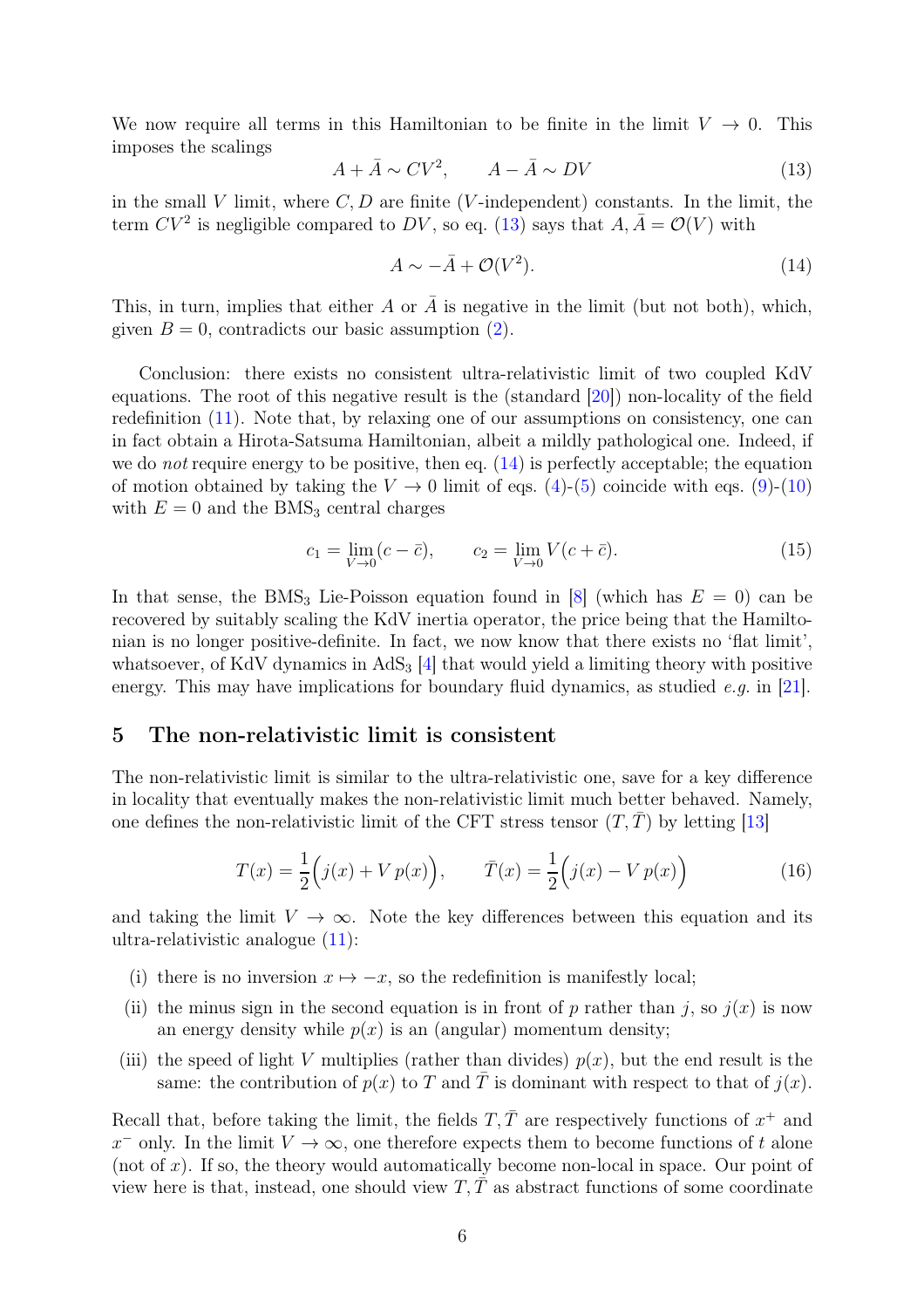x (without specification as to what that coordinate is), whereby eq.  $(16)$  is merely a field redefinition with  $2\pi$ -periodic fields  $j(x)$ ,  $p(x)$ .

Plugging the redefinition  $(16)$  in the Hamiltonian  $(1)$ , we find

<span id="page-6-0"></span>
$$
H = \int_0^{2\pi} \frac{\mathrm{d}x}{16\pi} \Big[ \left( A + \bar{A} - 2B \right) V^2 p^2 + 2(A - \bar{A}) V j p + \left( A + \bar{A} + 2B \right) j^2 \Big]. \tag{17}
$$

As announced, in contrast to the ultra-relativistic case, there is now no issue with locality, and we are free to keep  $B \neq 0$ . (To be compared to the previous condition [\(12\)](#page-4-2).) We now take the limit  $V \to \infty$  and ask whether there exists a scaling of A, A, B with V such that the limiting Hamiltonian [\(17\)](#page-6-0) is consistent. To answer this, we define finite (*V*-independent) constants  $C, D, E$  such that

<span id="page-6-2"></span>
$$
A \sim E + \frac{2D}{V} + \frac{C}{V^2} + \mathcal{O}(|V|^{-3}),
$$
  
\n
$$
\bar{A} \sim E - \frac{2D}{V} + \frac{C}{V^2} + \mathcal{O}(|V|^{-3}),
$$
  
\n
$$
B \sim E - \frac{C}{V^2} + \mathcal{O}(|V|^{-3})
$$
\n(18)

in the limit  $V \to \infty$ . This scaling automatically gives rise to the finite, local limiting Hirota-Satsuma Hamiltonian [\(7\)](#page-3-1). The latter is bounded from below if and only if conditions  $(8)$  hold, which are the limiting analogues of eq.  $(2)$ . One readily verifies that  $(8)$ is indeed satisfied provided  $A, A, B$  satisfy  $(2).<sup>2</sup>$  $(2).<sup>2</sup>$  $(2).<sup>2</sup>$  $(2).<sup>2</sup>$ 

In conclusion, there exists a consistent non-relativistic limit of two coupled KdV equations *provided* their coupling  $B$  is non-zero, positive, and of the same order as the self-couplings  $A, A$ . This proviso follows from the scalings [\(18\)](#page-6-2), and the resulting limiting equations of motion take the form  $(9)-(10)$  $(9)-(10)$  with central charges

$$
c_1 = \lim_{V \to \infty} (c + \bar{c}), \qquad c_2 = \lim_{V \to \infty} \frac{c - \bar{c}}{V}.
$$
 (19)

(Note the difference between these relations and eqs. [\(15\)](#page-5-4), mimicking the difference between ultra- and non-relativistic redefinitions of the stress tensor.) We stress again that the limiting equation of motion  $(10)$  has no term  $jj'$  on the right-hand side, ensuring that the system  $(9)-(10)$  $(9)-(10)$  $(9)-(10)$  is of type IV and integrable [\[9\]](#page-7-7). This cancellation stems from the fact that the contribution of  $j(x)$  is subleading with respect to that of  $p(x)$  in the redefinition [\(16\)](#page-5-3), so that the limit  $V \to \infty$  sets the coefficient of jj' to zero in the equation for p. By contrast, prior to the limit (*i.e.* at finite V), there is a non-zero  $jj'$  term on the right-hand side of [\(10\)](#page-3-3) and the system of equations for  $(j, p)$  loses integrability [\[9\]](#page-7-7). In this sense, the non-relativistic limit of coupled KdV equations is singular, as it turns a non-integrable system (type v Hirota-Satsuma) into an integrable one (type IV). This singularity is an echo of  $BMS<sub>3</sub>/GCA<sub>2</sub>$  supertranslations, which indeed become commutative only *after* taking an İnönü-Wigner contraction of two Virasoro algebras [\[14,](#page-8-2) sec. 9.4].

<span id="page-6-1"></span><sup>&</sup>lt;sup>2</sup>Indeed, given [\(18\)](#page-6-2), one has  $0 < A + \overline{A} \sim 2E$  and  $0 < A\overline{A} - B^2 \sim 4(CE - D^2)/V^2$ . The former condition yields  $E > 0$ ; the latter gives  $CE - D^2 > 0$ , which in turn yields  $C > 0$ , hence  $C + E > 0$ .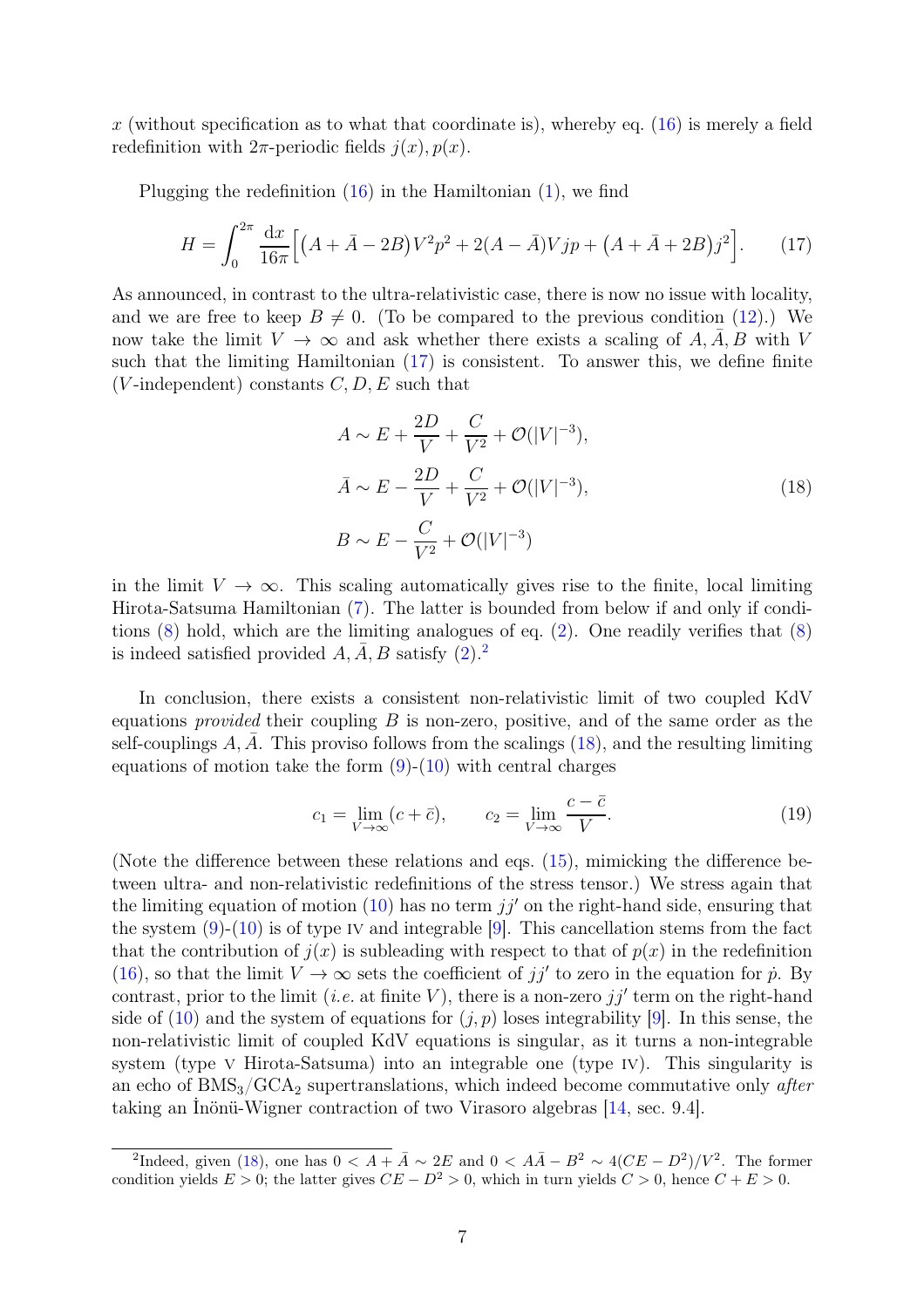Note that order-one couplings between T and  $\overline{T}$ , as in eqs. [\(18\)](#page-6-2), definitely do not occur in standard fluid dynamics [\[3\]](#page-7-2); nor do they appear in any instance of KdV in physics known to the author. It may therefore be interesting to uncover systems exhibiting this kind of behaviour. In the context of  $2 + 1$  gravity, this limit would yield a nonrelativistic version of the KdV boundary dynamics found in [\[4\]](#page-7-3). It would be interesting to see what 'gravity-like' theory has couplings satisfying the scalings [\(18\)](#page-6-2): such a theory would have a well-defined non-relativistic limit, suggesting applications in non-relativistic AdS/CFT [\[13,](#page-8-1) [22\]](#page-8-10).

## Acknowledgements

I am grateful to G. Kozyreff for support and collaboration on related projects, and to H. González and M. Pino for discussions that led to the writing of this note. Many thanks also to the anonymous referee for insightful comments on the first version of this paper. This work is supported by the ANR grant TopO, number ANR-17-CE30-0013-01.

### <span id="page-7-0"></span>References

- [1] D. Korteweg and G. de Vries, "On the change of form of long waves advancing in a rectangular canal, and on a new type of long stationary waves," Lond., Edinb., Dublin Philos. Mag. J. Sci. 39 (1895), no. 240, 422–443.
- <span id="page-7-2"></span><span id="page-7-1"></span>[2] M. Hazewinkel, H. W. Capel, and E. M. de Jager, "KdV '95," Springer, 1995.
- <span id="page-7-3"></span>[3] H. Ockendon and A. B. Tayler, Inviscid fluid flows, vol. 43. Springer, 2013.
- [4] A. Pérez, D. Tempo, and R. Troncoso, "Boundary conditions for General Relativity on  $AdS_3$  and the KdV hierarchy," *JHEP* 06 (2016) 103, [1605.04490](http://www.arXiv.org/abs/1605.04490). • H. A. González, J. Matulich, M. Pino, and R. Troncoso, "Revisiting the asymptotic dynamics of General Relativity on  $AdS_3$ ," JHEP 12 (2018) 115, [1809.02749](http://www.arXiv.org/abs/1809.02749).
- <span id="page-7-4"></span>[5] R. Hirota and J. Satsuma, "Soliton solutions of a coupled Korteweg-de Vries equation," *Phys. Lett. A* 85 (1981), no. 8,  $407 - 408$ .
- <span id="page-7-5"></span>[6] H. Bondi, M. G. J. van der Burg, and A. W. K. Metzner, "Gravitational waves in general relativity. 7. Waves from axisymmetric isolated systems," Proc. Roy. Soc. Lond. A269 (1962) 21–52. • R. K. Sachs, "Gravitational waves in general relativity. 8. Waves in asymptotically flat space-times," Proc. Roy. Soc. Lond. A270 (1962) 103–126.
- <span id="page-7-10"></span>[7] A. Ashtekar, J. Bičak, and B. G. Schmidt, "Asymptotic structure of symmetry reduced general relativity," Phys. Rev. D55 (1997) 669–686, [gr-qc/9608042](http://www.arXiv.org/abs/gr-qc/9608042).
- <span id="page-7-6"></span>[8] O. Fuentealba, J. Matulich, A. Pérez, M. Pino, P. Rodríguez, D. Tempo, and R. Tron- $\cos$ , "Integrable systems with BMS<sub>3</sub> Poisson structure and the dynamics of locally flat spacetimes," JHEP 01 (2018) 148, [1711.02646](http://www.arXiv.org/abs/1711.02646).
- <span id="page-7-7"></span>[9] S. Y. Sakovich, "Coupled KdV equations of Hirota-Satsuma type," J. Nonlin. Math. Phys. 6 (1999), no. 3, 255–262, [https://doi.org/10.2991/jnmp.1999.6.3.2](http://www.arXiv.org/abs/https://doi.org/10.2991/jnmp.1999.6.3.2).
- <span id="page-7-8"></span>[10] B. Khesin and G. MisioÅĆek, "Euler equations on homogeneous spaces and Virasoro orbits," Adv. Math. 176 (2003), no. 1, 116–144.
- <span id="page-7-9"></span>[11] B. Khesin and R. Wendt, The geometry of infinite-dimensional groups. Springer, 2008.